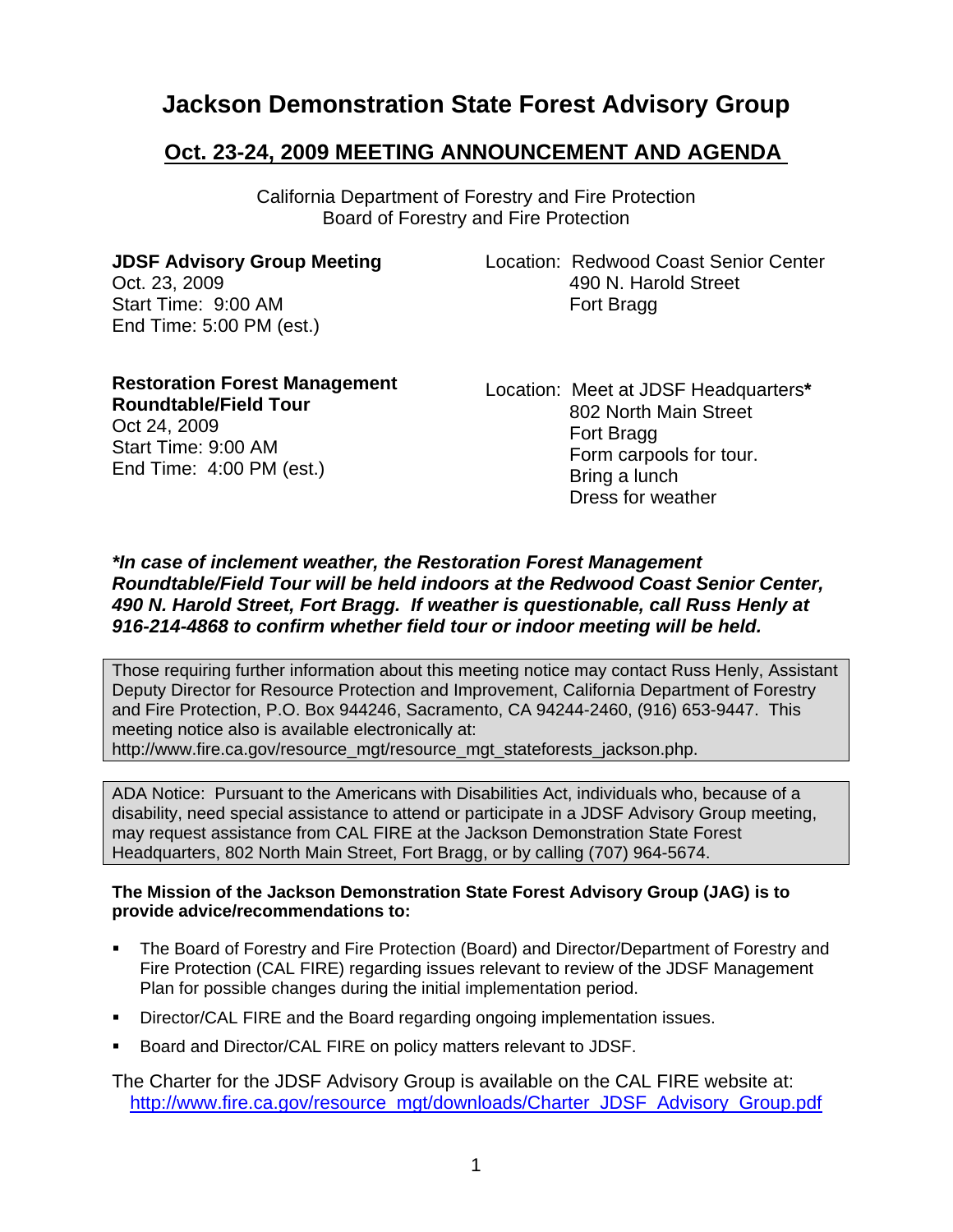## **MEETING AGENDA**

**JDSF Advisory Group**  Oct. 23, 2009 Start Time: 9:00 AM End Time: 5:00 PM (est.) Location: Redwood Coast Senior Center 490 N. Harold Street Fort Bragg

#### **Friday, October 23**

9:00 Call to Order and Introductions. Members of the public may make a short comment during any agenda item; also, a short Public Forum is scheduled as the last agenda item on each day for brief public comment on any issue of concern.

9:10 Review and Accept Agenda. *Ex Parte* communication disclosure

9:15 Review and Approve Draft Minutes from October 18 Meeting

9:20 Landscape Committee Report of Recommendations -- Jani Report of Recommendations Clarifying Questions from JAG

10:15 Break

10:30 Research and Monitoring Committee Report -- Liquori Report of Recommendations Clarifying Questions of JAG

11:30 Integration of Committee Reports -- Zuieback Polling Process – Taking the Pulse Identifications of key integration questions

12:15 Lunch Break (Please bring a lunch or plan for a quick trip to get one during the brief lunch break)

1:00 Process of Resolving Key Questions -- Zuieback and Porter Stakeholder Involvement Process Questionnaires Focus Groups Recommended directions forward

2:15 Break

2:30 THP Review and Recommendations: South Whiskey Springs, Camp 6, and Upper Parlin -- Tilley